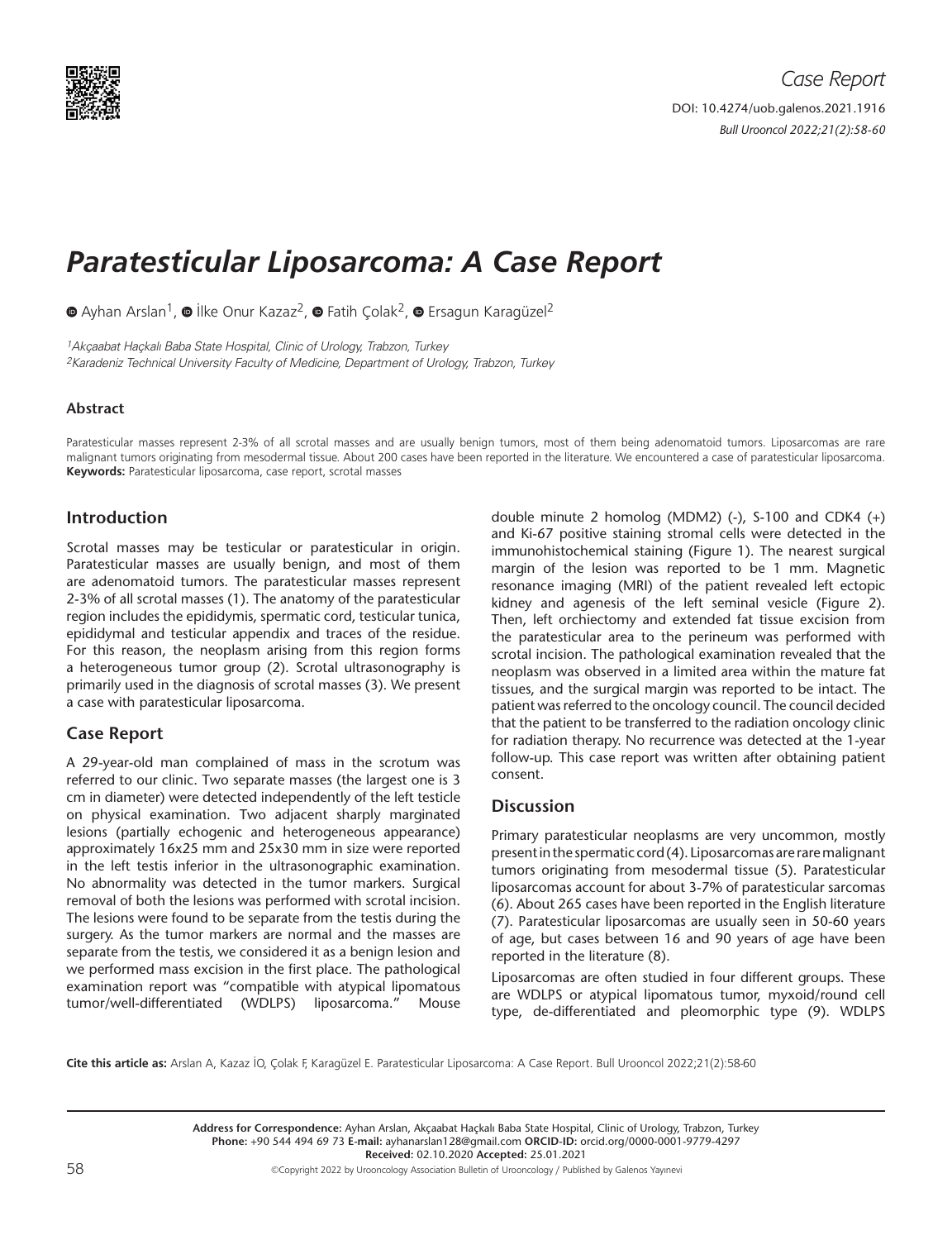liposarcoma is a locally aggressive neoplasm and its recurrence rate is high (10,11).

Ultrasonography has a sensitivity of 95-100% in distinguishing extratesticular masses from intratesticular masses (10). However, ultrasonography provides little information on paratesticular sarcomas (5). Computed tomography and MRI can be more specific, fat components may be more easily distinguishable (3).

MDM2 and CDK4 are the most commonly used immunosensory agents in the diagnosis of liposarcoma (8,10). S-100 protein is positive in 90% of liposarcoma cases (10).

Radical orchiectomy and extensive excision of the surrounding tissues are recommended in the treatment (3,9,12). Inguinal orchiectomy cases with negative surgical margins, decreased morbidity and leads to ga goodprognosis (13). There is no additional benefit of routine lymphadenectomy (4,14). Liposarcomas are locally aggressive lesions and up to 50% recurrence rates have been reported (5). Even after orchiectomy, recurrence rates are reported as 25-37% (2). Some studies recommend radiotherapy for local control with the disease, but its effectiveness is uncertain (7,14). In cases with lymphatic



Figure 1. a. There are size and shape differences between adipocytes, fibrous areas (HE x40), b. Lipoblasts (arrow) (HE x200), c. Atypical stromal cells and lipoblasts



**Figure 2.** a. Ectopic left kidney in magnetic resonance imaging, b. Left seminal vesicle agenesis in magnetic resonance imaging

invasion, high-grade tumors and positive surgical margins, cases